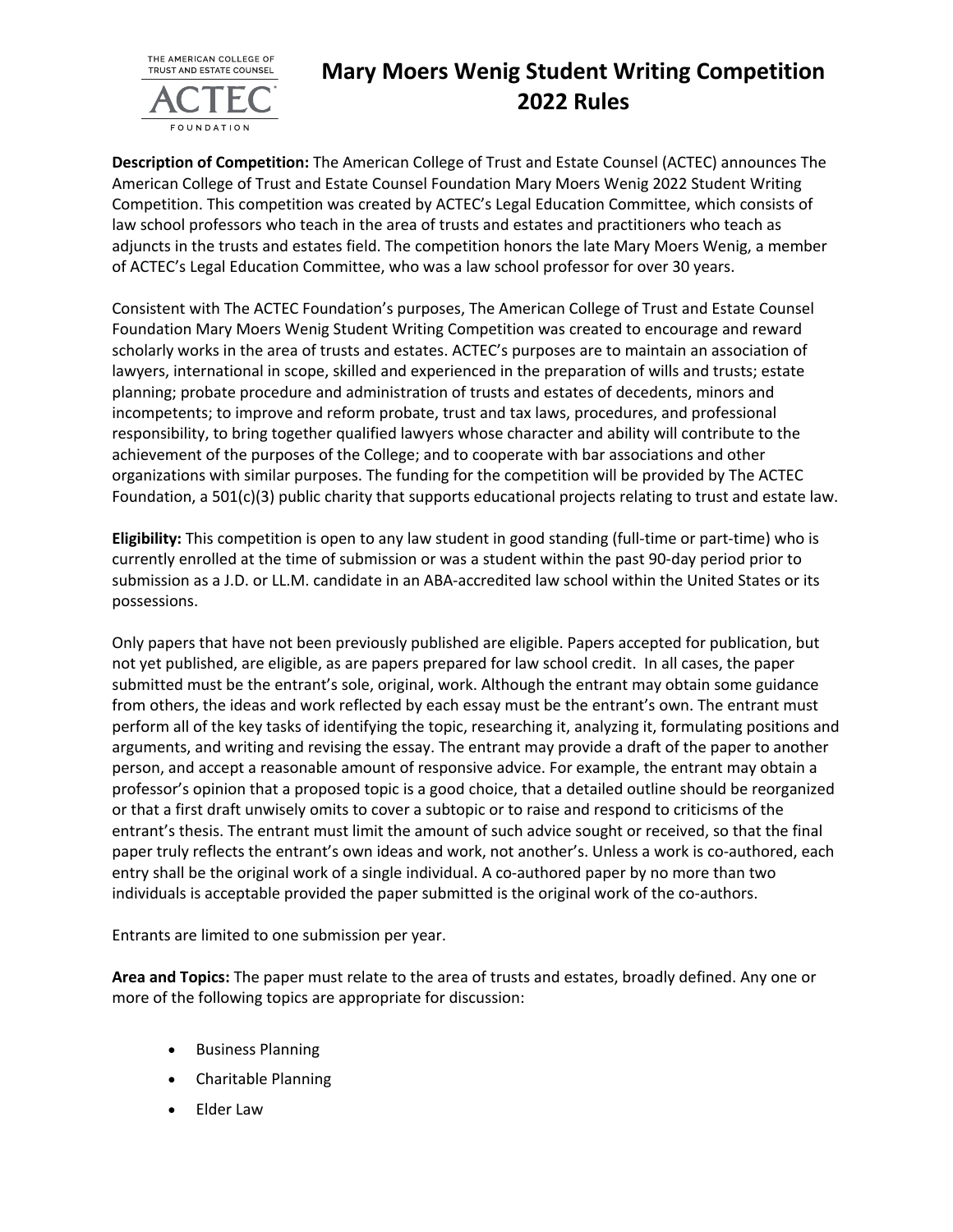- Employee Benefits
- Fiduciary Accounting
- Fiduciary Administration
- Fiduciary Income Taxation
- Fiduciary Litigation
- Estate Planning and Drafting
- Professional Responsibility
- Substantive Laws for the Gratuitous Transmission of Property
- Wealth Transfer Taxation (Estate, Gift and GST Tax)

**Note:** Entrants should write on issues of general interest, rather than state-specific issues. Entrants should only write on issues within a topic (e.g., business planning, employee benefits, professional responsibility or elder law) that are specifically relevant to the trusts and estates area.

**Format:** The body of the paper must be between twenty and thirty double-spaced pages in length and should be formatted on 8 ½" x 11" paper, with one-inch margins. In addition, endnotes, not to exceed an additional five single-spaced pages in length, should be formatted on 8  $\frac{1}{2}$ " x 11" paper, with one-inch margins. The type for both the body of the paper and the endnotes should be in 12 point Times New Roman or Times Roman font. Entrants should write papers in traditional law review style, presenting a scholarly discussion with full citation to authority in endnotes. Style must conform to the current edition of The Bluebook: A Uniform System of Citation.

## **Submission Rules:** Submit the following:

- Put only the title to the paper and the last 4 digits of your social security number (or numbers) on the paper. Your name is not to be on any copy of the paper submitted. This will assure that papers are graded anonymously.
- An official entry form, which includes a publication and liability release form. The form is available from the public side of The ACTEC Foundation's website at actecfoundation.org.
- Email paper in either MS Word or PDF, and scanned entry form to: Amy Michaud at amy.michaud@actec.org.

Deadline for submission: The submission must be received on or before June 30, 2022. An otherwise eligible submission will be considered as part of any 2022 writing competition if it is received after June 30, 2022 and before June 30, 2023 by a law student who was in good standing at an ABA-accredited law school within the United States or its possessions law at the time the paper was submitted (or within 90 days prior to its submission).

Prior Publication: If a paper submitted to this competition is accepted for publication after having been submitted to this competition, the individual (or co-authors) must immediately notify Amy Michaud at amy.michaud@actec.org of this fact. The paper's acceptance for publication elsewhere will not